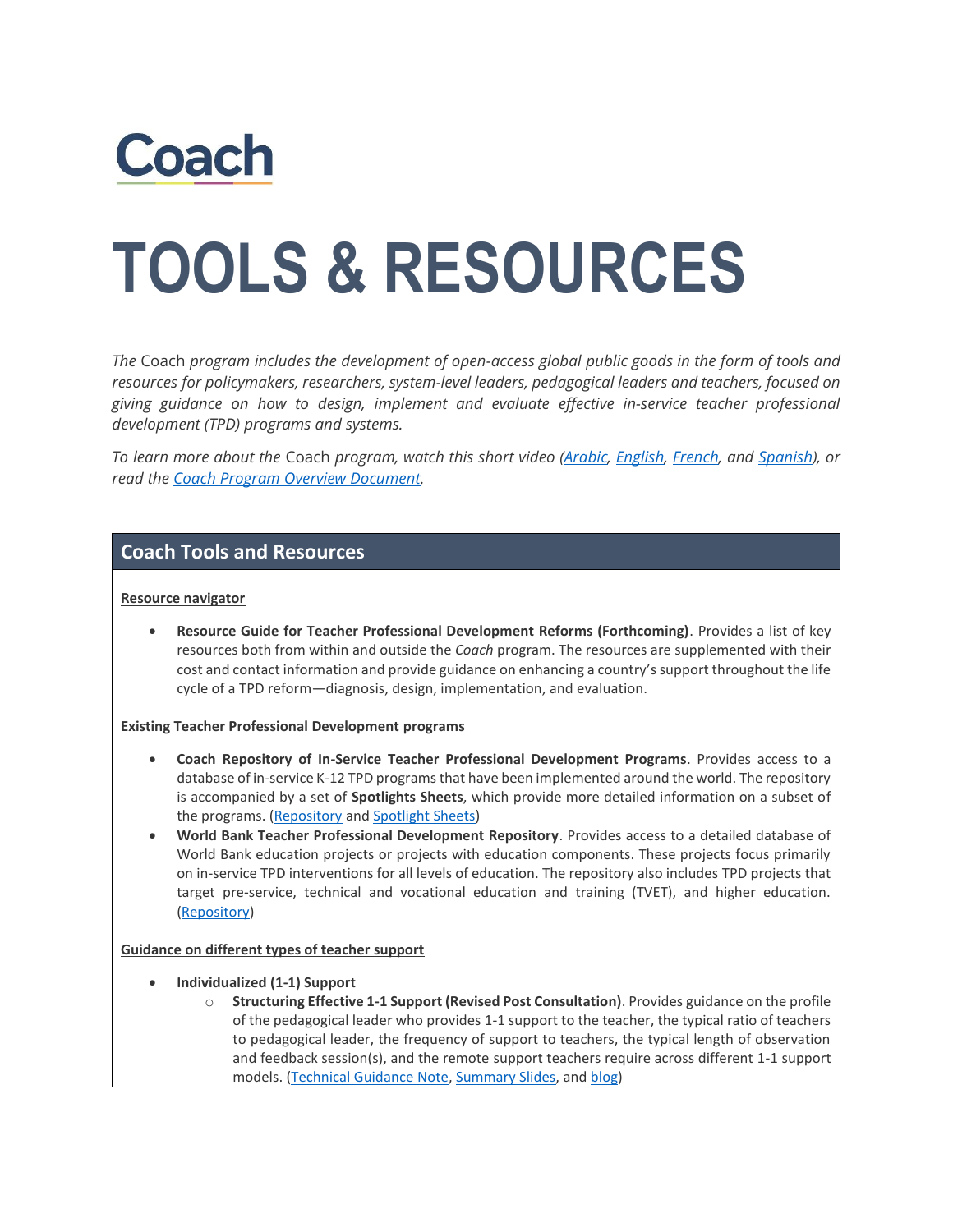- o **Implementing Effective 1-1 Support (Available for Consultation through November 15, 2021)**. Provides guidance on how pedagogical leaders can provide high-quality 1-1 support to teachers. The note includes a high-level overview of the 1-1 coaching cycle, followed by a more detailed discussion of each stage of the coaching cycle. [\(Technical Guidance Note\)](http://documents.worldbank.org/curated/en/589311630358726963/Technical-Guidance-Note)
- **Group Support**
	- o **Structuring Effective Group Training (Available for Consultation through November 15, 2021)**. Provides guidance on the five characteristics of effective group training: Content focus, Frequency of training, Profile of the facilitator, Group size, and Materials to be provided. [\(Technical Guidance Note](http://documents.worldbank.org/curated/en/166681630357994286/Technical-Guidance-Note) an[d Summary Slides\)](http://documents.worldbank.org/curated/en/559451630358229554/Technical-Guidance-Summary)
- **School- and Cluster-Based Support**
	- o **Structuring and Supporting School- and Cluster-Based Continuous Professional Development (Available for Consultation through November 15, 2021)**. Provides guidance on the five decision points for structuring and supporting effective school- and cluster-based teacher support: Grouping of teachers, Frequency of meeting, Profile of the facilitator, Training and support for facilitators, and Content for teachers. [\(Technical Guidance Note](http://documents.worldbank.org/curated/en/655161630089624409/A-Technical-Guidance-Note) and Summary [Slides\)](http://documents.worldbank.org/curated/en/596711630090485764/Technical-Guidance-Summary)

#### **Guidance on motivating changes in teaching practices**

• **Motivating Changes in Teaching Practices (Forthcoming)**. Provides information on motivational barriers for behavioral change in the TPD journey along with strategies and motivational enablers to overcome those barriers for improving teaching practices.

#### **Guidance on establishing a monitoring and evaluation system**

• **Monitoring and Evaluation for In-Service Teacher Professional Development Programs (Forthcoming)**. Provides guidance on designing a results framework and choosing indicators, and outlines a step-by-step process to design, implement, use, and sustain a TPD M&E system.

#### **Guidance on improving Teacher's Guides**

• **Teacher's Guide Diagnostic Tool Manual (Revised Post Consultation)**. Provides guidance on how to assess the quality of teacher's guides in grades 1-4. Additionally, the manual provides recommendations for the improvement of teacher's guides. ([Manual,](https://documents.worldbank.org/en/publication/documents-reports/documentdetail/676201616097288750/manual) [Summary Slides,](http://documents.worldbank.org/curated/en/775931630087054984/Summary) [Scoresheet,](https://documents.worldbank.org/en/publication/documents-reports/documentdetail/870691616097552550/scoresheet) an[d blog\)](https://blogs.worldbank.org/education/raising-foundation-without-lowering-ceiling-how-utilize-teachers-guides-facilitate-high)

#### **Sample Teacher Professional Development materials**

- **Foundational Teaching Skills Guide (Revised Post Consultation)**. Outlines a set of 11 Foundational Teaching Skills (FTS). For each skill, the guide provides a clear description of what it entails, step-by-step guidance on how to implement it effectively in the classroom, and a detailed example. [\(FTS Guide](https://documents.worldbank.org/en/publication/documents-reports/documentdetail/268121613971613659/foundational-teaching-skills) and [blog\)](https://blogs.worldbank.org/education/breaking-old-habits-and-adopting-new-ones-how-change-teaching-practice-when-change-hard)
- **Foundational Teaching Skills Teacher Training Package (Available for Consultation through November 15, 2021).** A package meant to be used by master trainers delivering group support to teachers focused on improving their skills across all, or a subset of the 11 FTS. The package consists of a training manual, participant workbook, training video scripts, training assessment, and a Coach FTS Contextualization Note. [\(Trainer Manual,](http://documents.worldbank.org/curated/en/980571631111905045/Trainer-Manual) [Participant Workbook,](http://documents.worldbank.org/curated/en/519701631114401569/Foundational-Teaching-Skills) [Training Video Scripts,](http://documents.worldbank.org/curated/en/122451631114832320/Training-Video-Scripts) [Training Assessment,](http://documents.worldbank.org/curated/en/736271631116206073/Training-Assessment) and Coach FTS Contextualization Note—Forthcoming)
- **Foundational Teaching Skills Coach Training Package (Forthcoming)**. A package meant to be used by master trainers delivering group support to coaches focused on supporting teachers in improving their